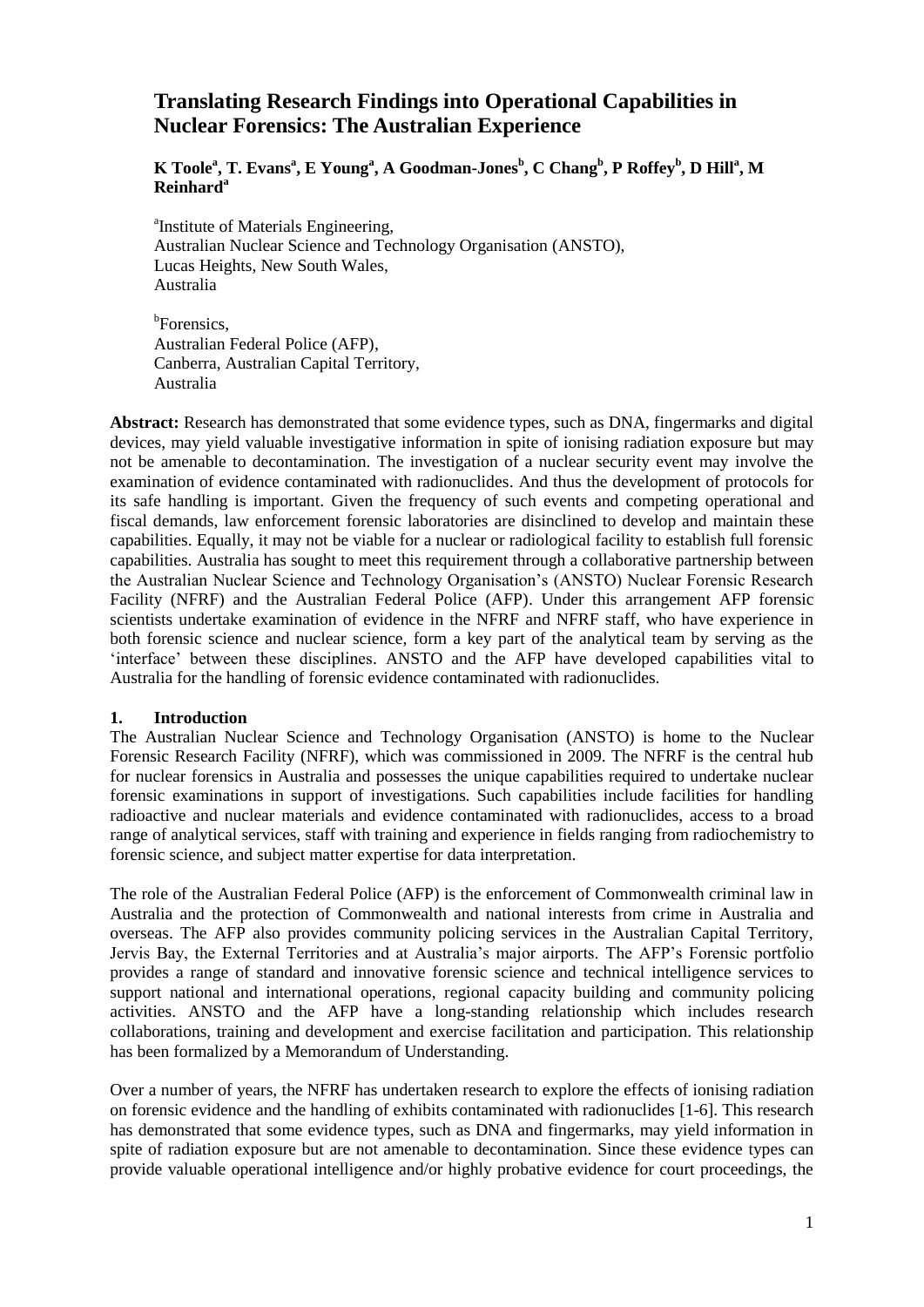development of capabilities in the safe handling and examination of forensic evidence contaminated<sup>1</sup> with radionuclides is an important step in preparing to respond to and investigate a nuclear security incident.

The International Atomic Energy Agency (IAEA) notes that the examination of forensic evidence contaminated with radionuclides "presents a unique challenge" [\[7\]](#page-9-1). Three options were considered in Australia for the carriage of capabilities in the safe handling and examination of forensic evidence contaminated with radionuclides; sole carriage by law enforcement such as the AFP, sole carriage by a radiological or nuclear facility such as ANSTO or joint carriage by law enforcement and a nuclear research facility. The sole carriage of the capabilities by law enforcement or a radiological or nuclear facility, given the requirements for establishment of the infrastructure, training and development of personnel and implementation of a comprehensive regulatory framework, is not feasible given other demands on resources. However joint carriage, utilising the existing capabilities of each organization, is a viable option and in this spirit a series of projects have been undertaken under the Memorandum of Understanding to develop this joint capability. This paper will describe in greater detail the technical aspects of this project, such as the modifications required to make the infrastructure at a nuclear research facility suitable for forensic examinations and the training required for AFP forensic scientists to work in a radiation environment. It will also describe the lessons learned through this project and plans for on-going collaboration.

# **2. Work to date**

## <span id="page-1-0"></span>*2.1. Initial glove box set up*

As a component of previous research, two glove boxes in the NFRF (shown in [Figure 1\)](#page-2-0) were custom fitted for the decontamination and examination of forensic evidence. The purpose of the glove boxes, which operate at negative pressure, is two-fold. The glove box provides an atmosphere for the sample separate from that in which the user operates, providing protection against internal contamination with radionuclides. Furthermore, the glove box serves to protect forensic evidence from DNA or trace material contamination when the provision of more conventional measures (such as designated clean laboratories) for radionuclide contaminated evidence may not be cost-effective.

l

<sup>&</sup>lt;sup>1</sup> The term "contamination" may have two meanings in the context of this work, an issue previous identified by the international community [\[7\]](#page-9-1). In nuclear science, "'contaminated evidence' refers to the presence of radioactive material on or within physical evidence" [\[7\]](#page-9-1). In forensic science, "'contaminated evidence' refers to the direct or indirect transfer of extraneous material to a forensic sample or scene of a crime"[\[7\]](#page-9-1). In this paper, the terms "contaminated" or "contamination" will refer to evidence contaminated with radionuclides, whilst more specific descriptions such as "DNA contamination" will be used as appropriate.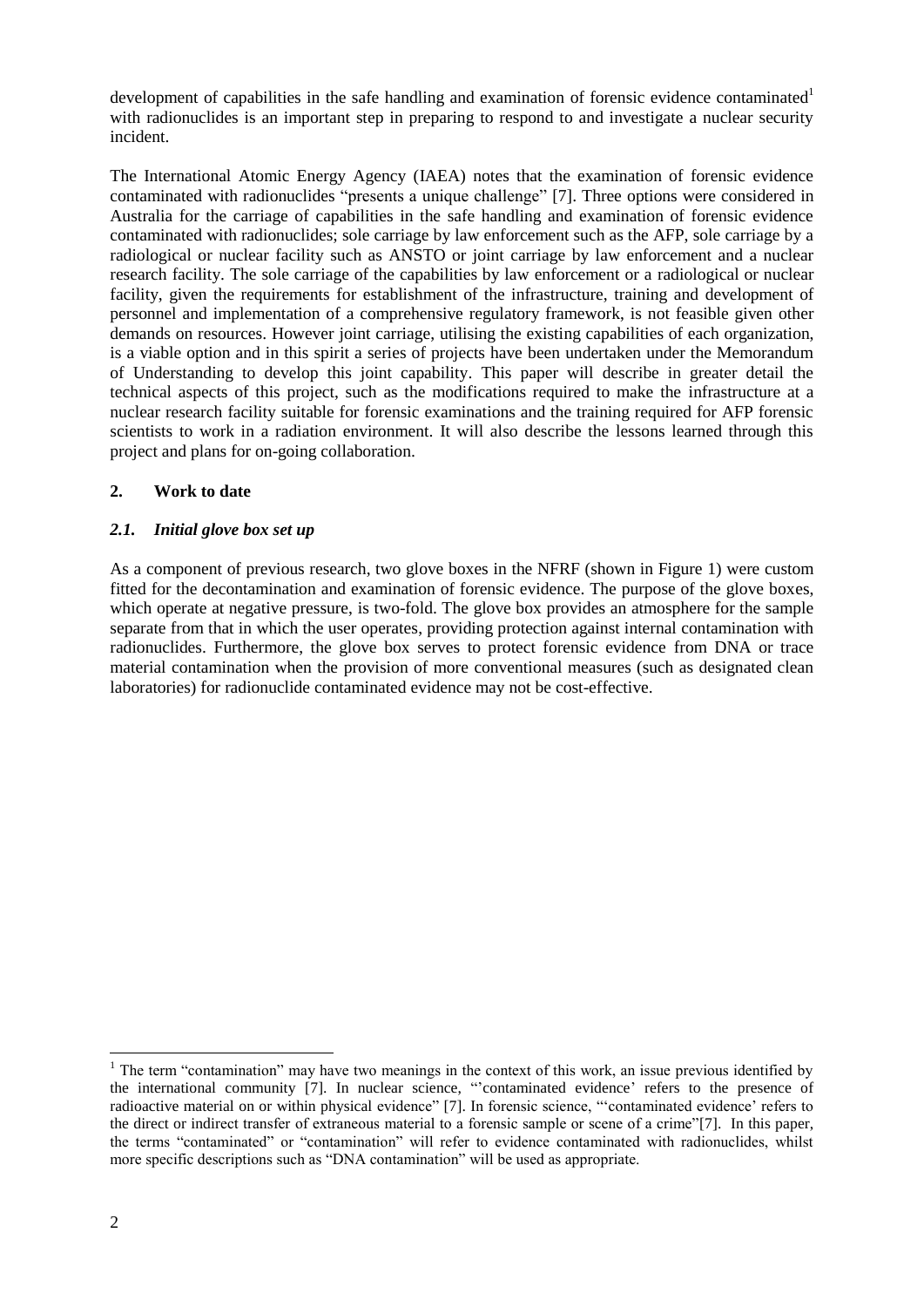- 1. Air intake
- 2. Exhaust
- 3. Pressure gauge
- 4. Air-lock portal
- 5. Windows
- 6. Glove portal
- 7. General purpose outlets
- 8. Lighting
- 9. Laptop
- 10. Camera
- 11. Polilight™



*Figure 1 Glove box with fixtures and fittings labelled*

<span id="page-2-0"></span>Image capture was identified as a high priority for both glove boxes. Images of submitted samples need to be collected for integrity, reference, and evaluation of samples. It is preferable to image contaminated samples prior to processing, as well as utilising a camera for recording developed and enhanced fingermarks. A camera system was installed inside each glove box comprising a small (29 x 44 x 74 mm) FireWire colour camera (Stingray F201C, Allied Vision Technology) with a macro zoom lens (LMZ69M, Kowa) attached to a flexible arm on a heavy base stand (MA242201, View Solutions). The FireWire connection was fed externally from the glove box and connected to a laptop. The small camera was valuable in a space-constrained environment, with the flexible arm enabling allowing a high degree of manoeuvrability and control. Lighting for forensic imaging was achieved through the permanent inclusion of a light guide connected to a suitable light source. This allowed the Polilight® (model PL500; Rofin Australia), a variable wavelength high intensity light source designed for forensic purposes housed externally to the glove box for maintenance and space saving reasons.

One glove box was equipped for fingermark development on both non-porous and porous surfaces. Standard procedures for these techniques were followed but conducted in the glove box rather than as a bench-top procedure which is more typical. On non-porous surfaces such as plastic or glass, one of the most common techniques for the development of fingermarks is cyanoacrylate fuming. The cyanoacrylate (superglue) vapours react with lipid components of the fingermark, producing a hard white polymer which can subsequently be visualized by applying a fluorescent stain such as Rhodamine 6G. A customized cyanoacrylate-fuming chamber was built and introduced to the glove box prior to the final window being fitted. This set-up allows the fuming chamber to be independently ventilated through a DeFumigator™ cyanoacrylate fume extractor (FR300, Sirchie®). Noxious odours and fumes are extracted, assisting in limiting excess build-up of solid cyanoacrylate on the internal surfaces of the glove box. The heat source is a USB powered heating block that provides sufficient heating loads to vaporize the cyanoacrylate. On porous surfaces such as paper, chemical reagents which react with the amino acid components of fingermarks are most commonly used for fingermark visualization. Among these reagents is indanedione-zinc, which upon heating will form a fluorescent product. The standard bench-top procedure uses an ironing press to heat the sample, which was replaced with a commercial hair straightener due to the size constraints of the glove box.

The second glove box was equipped for DNA extraction. The first stage of forensic DNA analysis is extraction, in which the DNA is separated from the substrate and other cellular components. Research has demonstrated that two commercially available extraction kits, the DNA IQ™ System (Promega Corporation) and ChargeSwitch® System (Invitrogen), both of which utilize solid phase extraction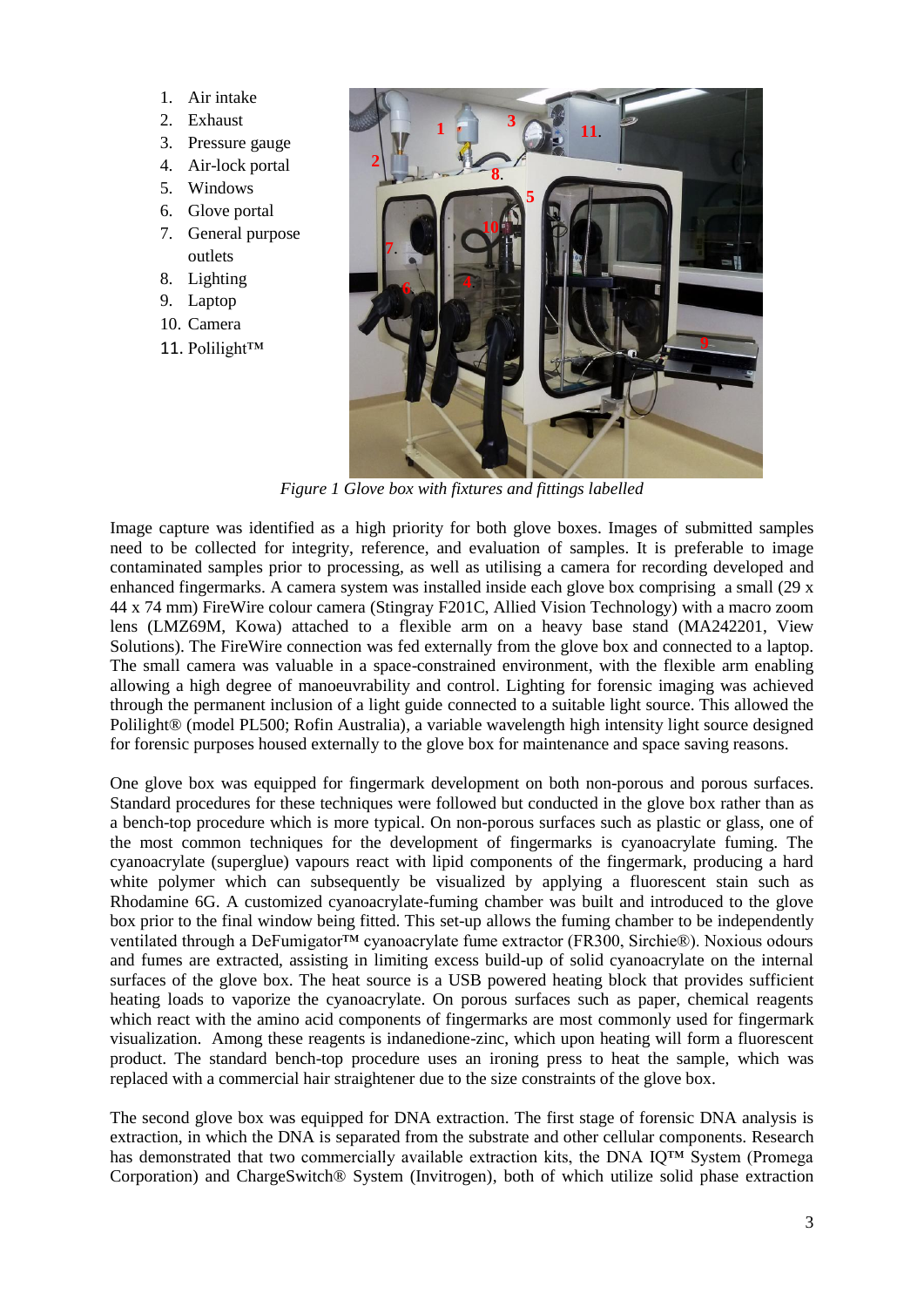principles, are effective in extracting DNA away from radioactive contaminants [\[4\]](#page-9-2). The resultant radionuclide-free DNA extract can then safely be analysed at a conventional forensic laboratory. These findings led to one glove box being fitted with the tools needed to undertake these extractions such as a heat block, microcentrifuge and vortex.

## <span id="page-3-1"></span>*2.2. Training and personal dosimetry program*

A custom training program has been developed to prepare AFP staff to undertake evidence examinations in the NFRF glove boxes. This training incorporated standard ANSTO training, such as a site safety induction and face-to-face basic radiation safety training, as well as training specific to the NFRF including a laboratory induction and glove box training. All of the components of this training program are captured in the ANSTO Business Management System, which is certified to ISO 9001. It is intended that these training elements will form, in conjunction with discipline-specific requirements, a casework authorization (approval to independently undertake a specific type of examination on evidentiary samples, gained through training and demonstration of practical competence) for the handling of forensic evidence contaminated with radionuclides in each forensic discipline.

During the development of the training program it was identified that two levels of glove box training, including the topics summarised in [Table 1,](#page-3-0) are required:

- Glove Box User training is required for those who will be undertaking operations in the glove boxes, and thus is the level of training required for AFP staff to undertake examinations in the glove boxes.
- Glove Box Operator training is required for those who will be undertaking and supervising operations in the glove boxes and conducting maintenance of the glove boxes and is restricted to NFRF staff.

<span id="page-3-0"></span>

| Table 1 Training topics for Glove Dox Oscrs and Operators |                                                |
|-----------------------------------------------------------|------------------------------------------------|
| Glove Box User                                            | Glove Box Operator                             |
| — Pre-use inspection                                      | All Glove Box User topics and:                 |
| — Contamination testing for glove integrity               | - Posting out of waste and other items through |
| — Routine contamination monitoring                        | bag port                                       |
| — Posting in                                              | — Changing gloves                              |
| - Emergency response (ventilation failure, fire,          | — Changing waste bag                           |
| pinhole or major tear in glove)                           | — Changing filters                             |

*Table 1 Training topics for Glove Box Users and Operators*

In addition to training, AFP staff who are to undertake examinations of contaminated evidence must be enrolled in ANSTO's personal dosimetry program. A baseline internal dosimetry measurement is undertaken, with further monitoring to be scheduled on an as-needed basis. Individual thermoluminescent dosimeters (TLDs) have been issued to the AFP staff authorized to work in the NFRF, and are part of the internal dosimetry program managed by ANSTO.

# *2.3. Digital evidence*

The first forensic discipline to develop operational protocols for the handling of evidence contaminated with radionuclides was digital forensics. Previous work, undertaken in the context of decontamination of evidence exposed to bioterrorism agents, has demonstrated that it may be possible to extract useful data from consumer electronics exposed to gamma radiation [\[8\]](#page-9-3). Digital evidence, which covers an enormous range of items such as mobile phones (also known as cell phones), computers, tablets, external data storage devices and personal GPS units may, as well as being valuable during investigations and prosecutions, be a key source of intelligence to prevent or mitigate further incidents.

A key step in a digital forensics examination is the transfer of data from the evidential device to a computer for further analysis. This occurs via a write blocker, which prevents any changes to data on the device, to preserve the integrity of the data. If the device is contaminated, it may be necessary to contain it in a glove box. However, it is not practical to also contain the write blocker and computer for reasons such as pace and handling constraints, expense, the difficulty of keeping equipment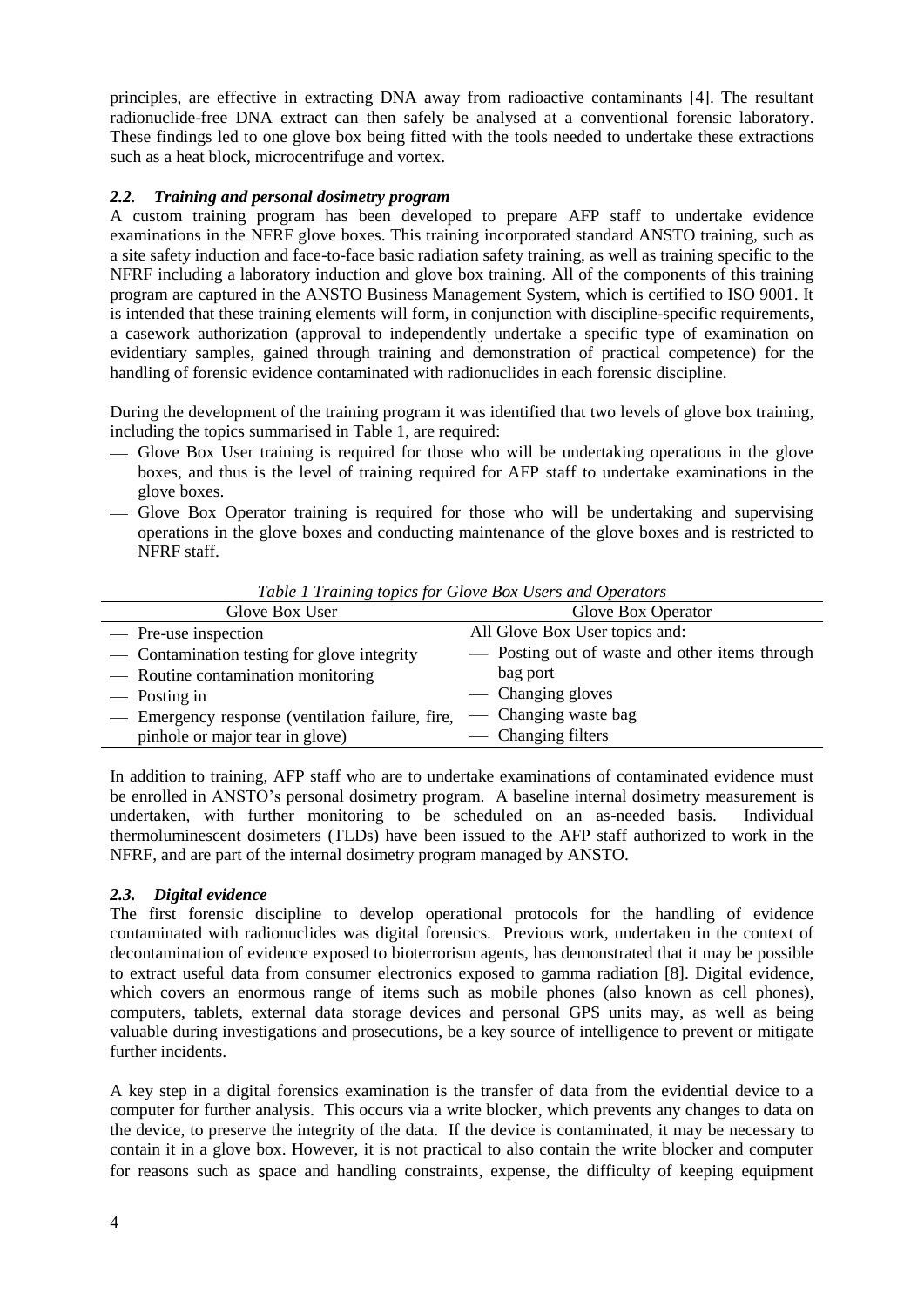updated and the need undertake forensic data capture and preservation so that the data can be further analysed in a digital forensics laboratory. Thus, it was necessary to develop an interface which could be used to export data from a device within the glove box via a write blocker to a computer outside the glove box. The requirements of ANSTO and the AFP for this interface which were considered during the design process are summarized in [Table 2.](#page-4-0)

<span id="page-4-0"></span>

| <b>ANSTO Requirements</b>                                                                                                                                                                                                                                                                                                                                                                                                                                                                                | <b>AFP</b> Requirements                                                                                                                                                                                                                                                                                      |
|----------------------------------------------------------------------------------------------------------------------------------------------------------------------------------------------------------------------------------------------------------------------------------------------------------------------------------------------------------------------------------------------------------------------------------------------------------------------------------------------------------|--------------------------------------------------------------------------------------------------------------------------------------------------------------------------------------------------------------------------------------------------------------------------------------------------------------|
| — Maintains negative pressure of the glove box<br>during normal operations and any required<br>change of components<br>— Does not compromise the integrity of the<br>glove box window to which it is fitted<br>Is adaptable over time without major<br>modification if new types of cables are<br>developed<br>- Can be easily used by glove box operators,<br>including change of components<br>— Doesn't interfere with other operations in the<br>glove box<br>— Can be constructed from commercially | — Provide flexibility to accommodate all<br>common cable types<br>— Utilizes cables $>1.5$ m long<br>- Includes only commercially supplied cables<br>and components<br>— Does not disrupt signal integrity<br>- Addresses the possibility of cable failure by<br>redundancy or the ability to replace cables |
| available components                                                                                                                                                                                                                                                                                                                                                                                                                                                                                     |                                                                                                                                                                                                                                                                                                              |

*Table 2 Requirements for the design of the glove box digital evidence interface*

A range of options were considered, from commercially available high-vacuum data feed-throughs to fixing cables in high vacuum Klein Flange (KF) or ConFlat (CF) feed-throughs using resin to fully custom-built systems. However, the requirement which ultimately came to have most weight in selecting the most appropriate system was the need to accommodate a wide range of cables (twenty one different cables were considered in the initial design phase) and future cable forms as consumer electronics technology evolves. Thus, flexibility of the system became a key feature.

The final design, shown in [Figure 2,](#page-4-1) is remarkable for its simplicity. Cables are threaded through a length of PVC conduit and fixed in place with resin. This conduit is then passed through a cable gland to secure it though the glove box window. As the opening of the cable gland is relatively small, an experienced operator can replace the conduit without compromising the negative pressure of the glove box by utilising the ventilation controls. All components are commercially produced and are readily available and easily used, meaning that a feed-through for a new cable type could be fabricated within hours if required during a casework examination.

<span id="page-4-1"></span>

*Figure 2 Glove box feed through for digital evidence cables*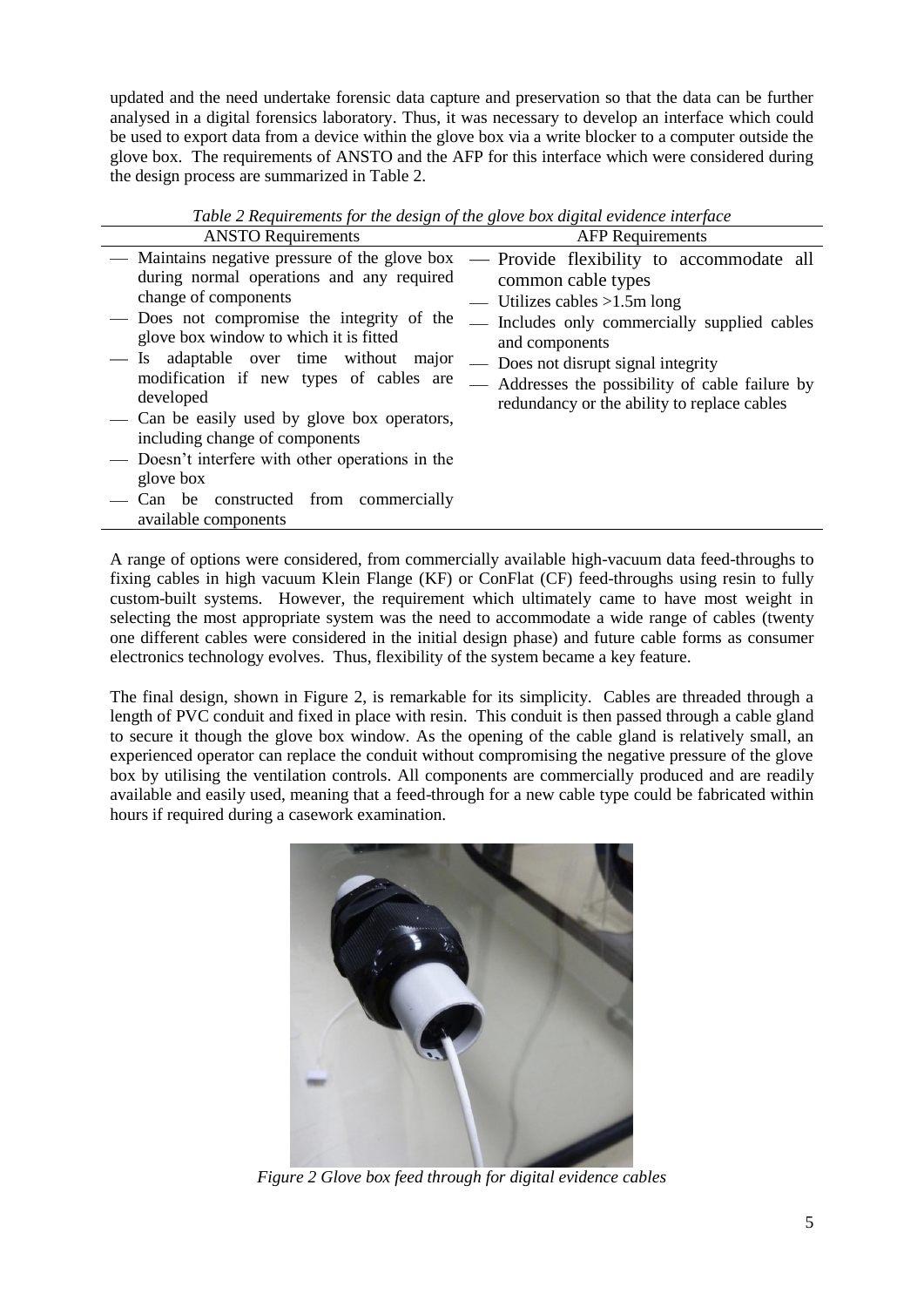Other challenges in the examination of contaminated digital evidence were also identified. The first was the size of the glove box port – it would simply not be possible to transfer a desktop computer tower or large laptop computer into the glove box. This can be overcome through in-field removal of the hard drives from their casings; although this approach is generally not preferred it may be required in these circumstances. A further issue was the use of touch-screen devices, which are largely unresponsive when wearing neoprene glove box gloves. This was readily overcome by the use of a stylus. Other fine manipulation of components and tools in the glove box was found to be challenging, an issue which can ultimately only be overcome through experience and practice. A final challenge, which remains outstanding, is that of getting an active mobile network device into a forensically safe state (i.e. SIM removed, in airplane mode, or turned off) inside the glove box. Items can be packaged for transport in such a way that they are shielded from radiofrequency signals, which will prevent their connection to the network. However when this packaging is removed the device may connect to the network, allowing remote alteration or deletion of data, before it can be put in a forensically safe state. In conventional digital evidence examinations this is overcome by the handling of the device at this stage in a Faraday box; however, this is clearly not feasible when the device has to be handled in a glove box. Solutions such as the construction of a glove box which acts as a Faraday box, the conversion of the laboratory structure into a Faraday box or erecting a temporary Faraday cage around the glove box and users as required were determined not to be possible. Various options, including the use of a broadband radiofrequency noise generator ("mobile phone jammer"), femtocell<sup>2</sup> or Faraday tent within the glove box, are currently being considered, although all pose regulatory and/or practical challenges.

## **3. Planned Work**

## *3.1. Further training*

The training and personal dosimetry programs described in Section [2.2](#page-3-1) will continue to be implemented as new forensic disciplines work to develop protocols for in-glove box examinations, with refresher training provided as appropriate. In addition, it has been identified that there is a need to extend training beyond those analysts who will work in the NFRF laboratories. Training is to be provided to enhance the confidence of other AFP Forensics staff (such as forensic biologists, fingerprint examiners and forensic exhibit registry staff) who may be involved in the handling or examination of evidence arising from a nuclear security event. Two distinct audiences have been identified:

Analysts receiving samples, such as DNA extracts, which have been decontaminated in the NFRF Analysts receiving samples exposed to radiation but not contaminated.

Custom training will be developed and delivered by ANSTO's Radiation Protection Advisors, in collaboration with NFRF staff, focusing on areas of radiation safety applicable to these audiences. For example, those handling decontaminated samples will be educated about the ways in which radiation can be measured and thus decontamination effectiveness can be verified, whilst the focus for those handling samples exposed to radiation will be the distinction between radiation exposure and contamination.

### *3.2. Operational implementation of fingermark and DNA examinations*

Plans have been devised for the development of operational capabilities for the examination of contaminated fingermark and DNA evidence. This may require the development of new work practices; for example, fingermark examiners and biologist generally work alone on a given exhibit but experience has demonstrated that a team of two examiners working opposite each other is most efficient when operating in the glove box environment.

l

<sup>&</sup>lt;sup>2</sup> A femtocell is a small low-power cellular base station which will connect to a service provider's network via broadband. Mobile network devices in the vicinity will connect to the femtocell in preference to the broader network, and the femtocell can in turn be configured to not pass these connections to the broader network, isolating the mobile network device from the network.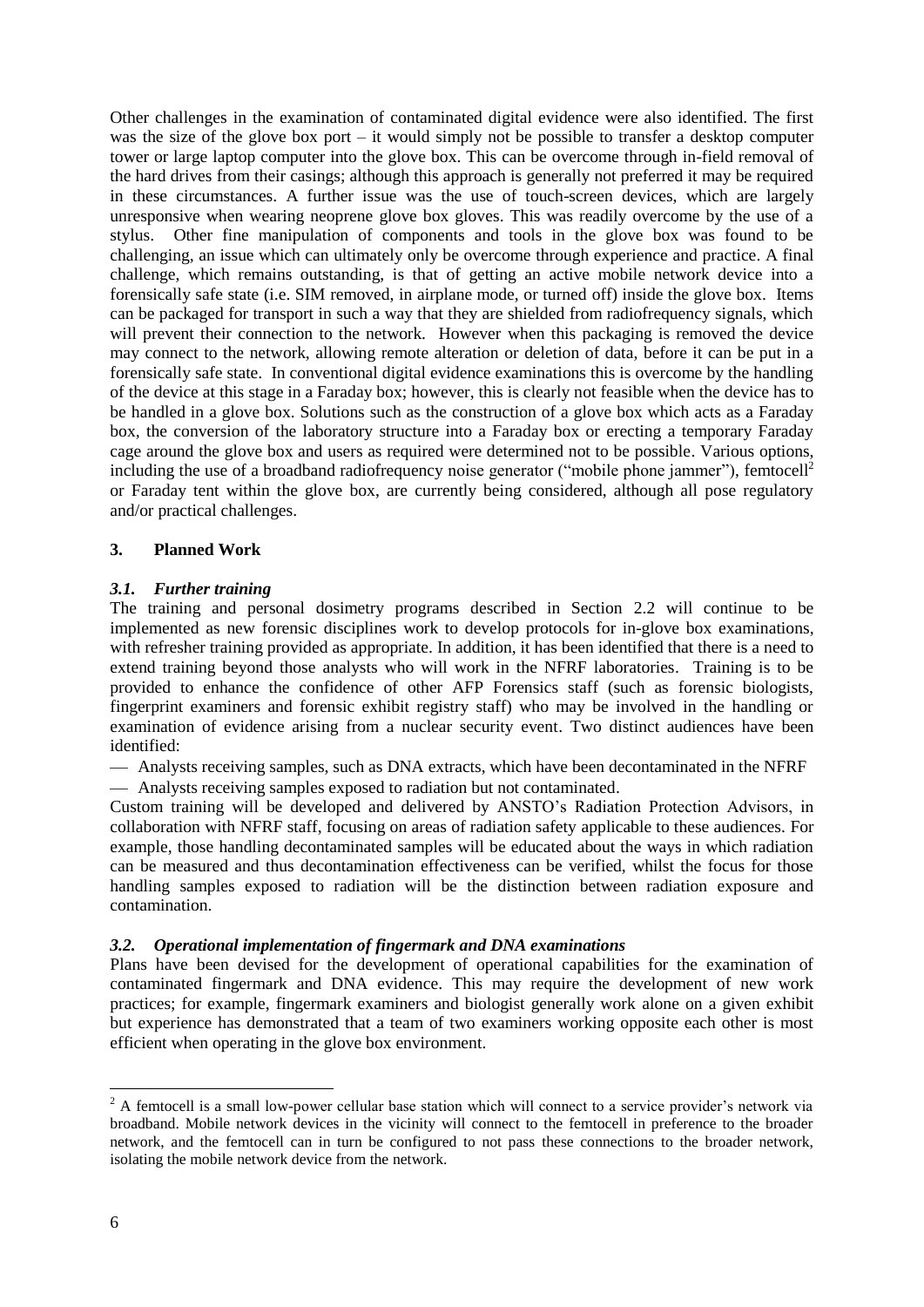As previously noted in Section [2.1,](#page-1-0) the two glove boxes were equipped for examination of fingermarks and DNA at the time at which they were originally retrofitted. However, after consultation with operational law enforcement a number of modifications have been undertaken. The first is an upgrade of the camera system, installing a system identical to that used in the AFP laboratories (Nikon D600 with Nikon AF-S Micro 60mm f2.8G ED (1:1) lens, run with Nikon Camera Control Pro 2). This will have several benefits; image quality will be equal to that produced by the AFP laboratories, the training required for operators will be significantly reduced as they will already be familiar with the system, and the new system is more user-friendly with features such as auto-focus. In addition, the camera stands have also been modified, eliminating the need for a heavy base by affixing them to the base and roof of the glove box. This has created more floor space if the glove box, which has been identified as a need during method development.

Further modifications are also planned. In addition to the still cameras, video cameras are to be fitted to both glove boxes, with feeds to screens situated outside the laboratory. These will allow forensic experts who are not trained in glove box operations to observe and provide feedback and assistance during complex examinations, enable oversight of examinations by investigators and assist with the implementation of As Low As Reasonably Achievable (ALARA) radiation protection principals by allowing non-essential personnel to be located outside the laboratory. Finally, ultraviolet (UV) lights are to be installed in both glove boxes and the cyanoacrylate fuming chamber. UV lights are commonly used in forensic laboratories, including the AFP, for the DNA decontamination of rooms and fingerprint fuming chambers. The UV lights will be fitted into quartz sleeves attached to the glove box, allowing their easy removal for maintenance without compromising the glove box integrity.

DNA decontamination poses a challenge which may not be addressed by UV lights alone. A major problem with their use as a decontamination tool is shadowing; that is, any areas in shadow will not be decontaminated. An alternative means of decontamination is wiping surfaces with a disinfectant such as hypochlorite; however, this technique will also be limited by the reduced flexibility and dexterity of glove box operators. Given these issues, it has been determined that an alternative sample environment is required for the search stage of DNA analysis, where an area of interest is isolated from a large item (e.g. a blood stain on an item of clothing), which is the stage when the risk of contamination of items and/or the work environment is greatest. The proposed solution is the use of a disposable glove bag (CaptAir Pyramid, erlab) customized with a bag out port. This will allow the searching and subsampling of items to be done in the glove bag, with samples placed into microcentrifuge tubes and bagged out. The glove bag, still containing the larger item of evidence, can then be stored. The extraction of the sample, a stage at which the risk of DNA cross-contamination between samples is lower, can then be conducted in the glove box. This transfer from a glove bag to a glove box is necessary as there is not sufficient space to accommodate the tools or manoeuvrability within the glove box to complete the extraction process. Although the risk of contamination is lower at this stage, vigorous decontamination protocol utilizing both the UV lights and hypochlorite solutions will be implemented.

A further requirement for the handling of DNA samples in the glove boxes has been the implementation of biosafety protocols in the NFRF as ideally human specimens should be handled in a Physical Containment 2 (PC2) laboratory [\[9\]](#page-9-4). Many of the engineering controls required for laboratories handling radioactive material meet or exceed those required for a PC2 laboratory, so major structural changes were not required. However, significant new procedures for the handling of these materials, waste management and spill clean-up were implemented, changes were made to personal protective equipment, staff will undergo training and a health management program (including relevant vaccination) will be applied to all staff that may have contact with these samples. All changes were made in accordance with best practice guidelines (such as Australian Standards) and based on careful risk assessment of relevant activities.

### *3.3. DNA research*

As noted in Section [2.1,](#page-1-0) previous research conducted in collaboration with the NFRF has demonstrated that the commercially available DNA IQ™ System and ChargeSwitch® System extraction kits are effective in removing radioactive contamination from DNA samples [\[4\]](#page-9-2). However,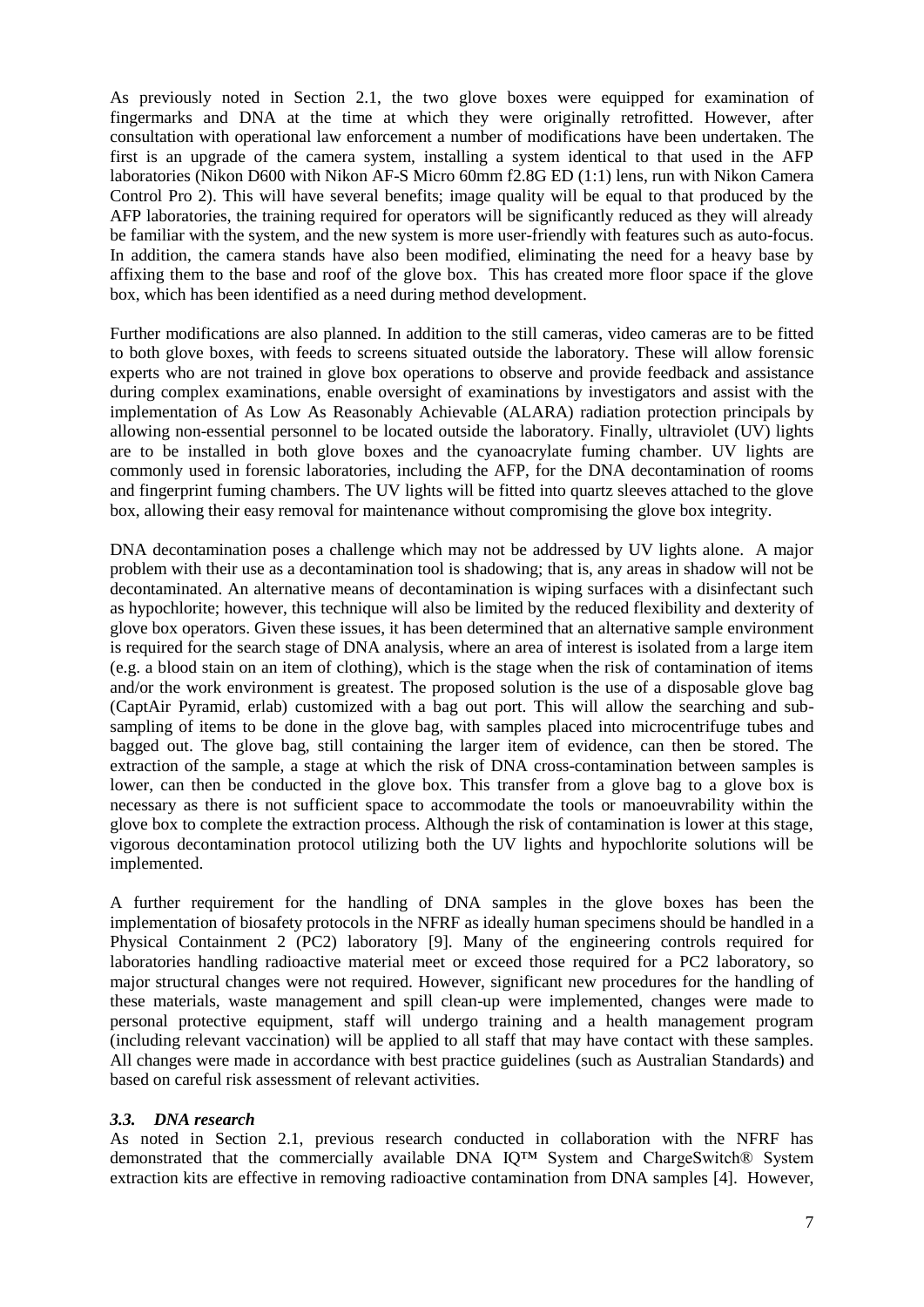this research was limited in scope, considering only caesium-137. More recent research has demonstrated that the ChargeSwitch® System is also effective at removing americum-241, cadmium-109, cobalt-60, uranium and thorium from DNA samples [\[10\]](#page-9-5). However, the combined body of research to date does not cover the full range of radioisotopes of security concern, nor has the extraction kit currently used by the AFP, the QIAamp DNA Investigator Kit (Qiagen), been assessed for its effectiveness in removing radioactive contaminants from forensic DNA samples. Thus it was identified that to support the development of operational capabilities for extraction of DNA from contaminated forensic evidence, research should be done to validate the suitability of the QIAamp DNA Investigator Kit for decontamination of DNA samples across a broad range of radioisotopes. Validation studies such as these are vital in ensuring the reliability of forensic evidence and its defensibility in court. The DNA IQ™ System and ChargeSwitch® System will also be included in this study in order to facilitate comparison with previous work and to offer operational alternatives should the QIAamp DNA Investigator Kit be found unsuitable.

The general study design is as follows:

- A known quantity of blood, fixed on filter paper, will be spiked with a standard radioisotope solution. The radioisotopes to be included in this study are those previously identified in the literature as being of security concern: americium-241, cobalt-60, caesium-137, iodine-131, iridium-192 and strontium-85 (a gamma emitting surrogate for strontium-90) [\[11\]](#page-9-6). Samples will be prepared in combinations of high and low DNA and radioisotope concentrations. Appropriate blanks will also be prepared to quantify background radiation levels in the samples.
- The DNA will be extracted from samples using manual protocols (i.e. without automation) for the QIAamp DNA Investigator Kit, DNA IQ™ System and ChargeSwitch® System.
- Gamma spectrometry will be performed on extracts to quantify the residual radioactive contamination within samples.
- If radioactivity levels are below safety thresholds, quantification and profiling of the DNA will be performed by the AFP in their conventional forensic laboratories.

## **4. Lessons Learned**

### *4.1. Understanding of organizational cultures*

This project has required and continues to require extensive collaboration between ANSTO, a research organization, and the AFP, a law enforcement organization. Research and law enforcement cultures differ in innumerable ways, and an understanding and acceptance of these differences was vital to the success of this project. An important tool for acquiring this cultural understanding is cross-training; as previously described in Section [2.2](#page-3-1) AFP staff participated in ANSTO safety and radiation protection training, and in addition a NFRF staff member undertook the AFP's forensic induction training. The existence of a Memorandum of Understanding between the two organizations, and the Project Arrangements developed under it, provides a formal structure which guided relationships and communications between the organizations. Finally, the participation in the project of staff from both agencies with long-term collaborative relationships is of benefit.

### *4.2. Potential applicability to non-nuclear security applications*

In considering the value of this capability, it became apparent that the ability to handle forensic evidence contaminated with radionuclides may be of value in the investigation of a range of incidents beyond those traditionally considered "nuclear security events" (although they may technically be such). Of the two main "branches" of nuclear forensics – the examination of radioactive or nuclear material and examination of contaminated evidence – the latter is more likely to be called upon in such cases. Radioactive materials are becoming more widespread as more applications are discovered and developing countries become increasingly industrialized, and thus more likely to be encountered by law enforcement. Examples of such incidents which may require this capability are:

- The death of an individual who has undergone brachytherapy [\[12\]](#page-9-7)
- Violent crime involving a victim who has recently had a nuclear medicine procedure
- An offence at a nuclear medicine clinic
- An accident during the transport of industrial or medical radioisotopes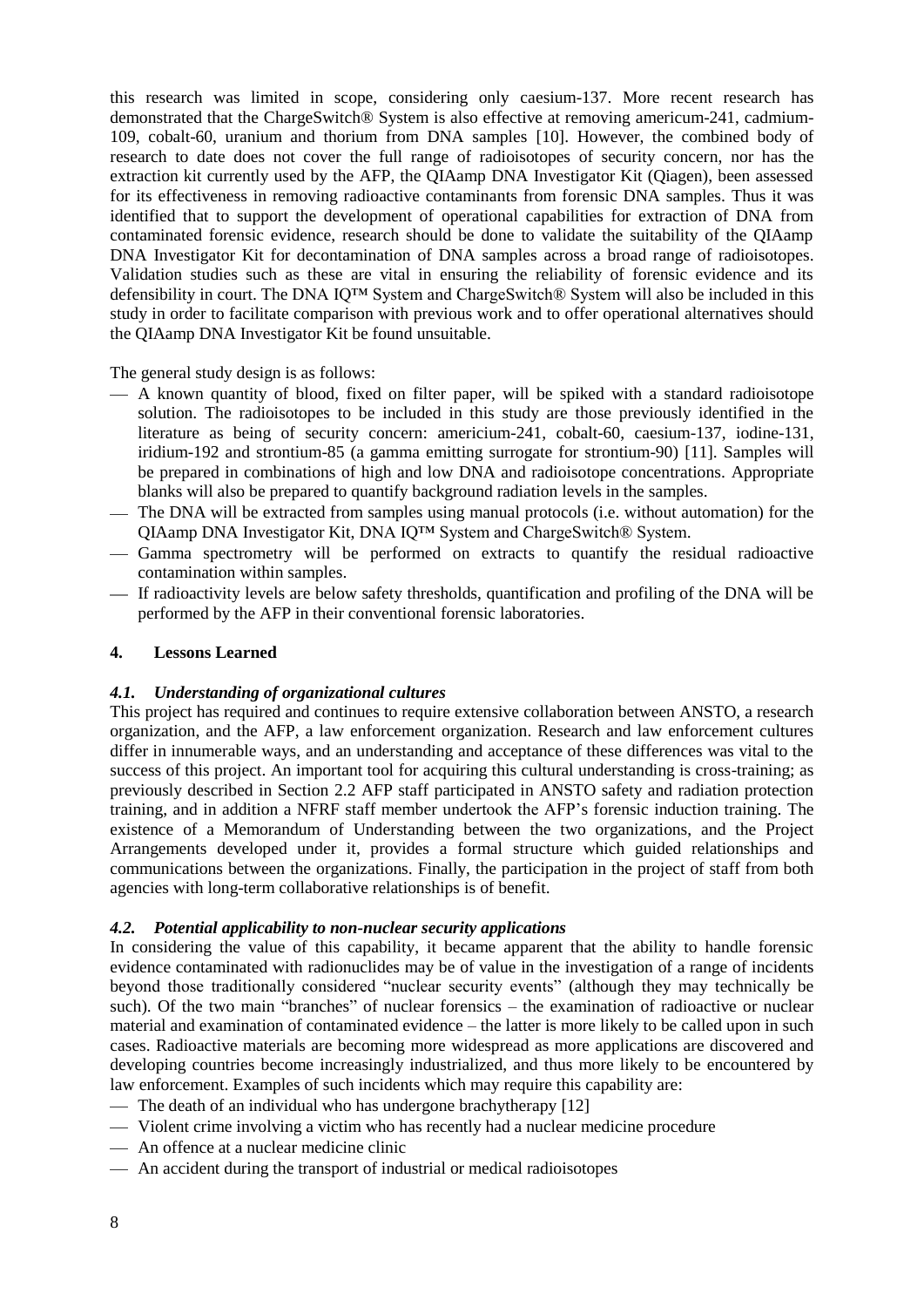Radioactive or nuclear material encountered incidentally at a crime scene [\[13\]](#page-9-8).

In considering this potential broader range of applications, it becomes clearer that the capability to handle forensic evidence contaminated with radionuclides is of importance to law enforcement.

# *4.3. Importance of a diverse project team*

The diverse range of activities required to deliver the outcomes of this project could not be achieved by scientists from one discipline, or even by scientists alone. At the core of the project team iss staff that have expertise in both nuclear science and forensic science, who act as an 'interface' between these two, at times, divergent disciplines. However, this is supplemented by forensic scientists from law enforcement, ensuring operationally validated methods are applied that would withstand court testimony. The NFRF is also supported by a wide range of services which provide support across ANSTO, as a nuclear organization, at large; health physics, workplace health and safety, training, regulatory affairs, security and engineering are all crucial to the success of this work. Making use of these existing capabilities also significantly reduces the fiscal, personnel, infrastructure and regulatory demands of this project. However, it remains important for individuals within each organization to be delegated responsibility for coordination of their organization's capability development activities in order for projects to proceed in a timely manner.

# *4.4. Value of hands-on experience*

A key component of this project was creating opportunities for AFP staff of all levels to get hands-on experience conducting forensic examinations in the glove box environment. This allows the full spectrum of staff, from senior decision makers to operational teams, to gain a greater appreciation of the importance of training and experience in this environment. This is far more effective than simply describing the limitations on dexterity and flexibility and ergonomic challenges posed by the glove box. It was recognized that implementation of *ad hoc* procedures in response to an incident may cause significant safety hazards and regulatory non-compliance as well as compromise the integrity of the evidence.

# *4.5. Accepting limitations*

The project seeks to provide a facility for the forensic examination of radionuclide contaminated evidence. Currently capability is focussed on the three highest demand forensic services, namely digital forensics, fingerprints and DNA analysis. All of these disciplines have approached this project with the understanding that the limitation of space, dexterity and access within the glove box will limit the range of procedures that can be undertaken and will require modifications from standard operating procedures, for example, whilst DNA extractions are now automated in most forensic laboratories manual protocols are necessary in the glove box due to space. Hence, in their development of procedures, disciplines have focussed on key procedures and/or those of highest strategic value.

# *4.6. Need for common language*

Working at the interface of two scientific disciplines, nuclear science and forensic science, means that there is often no common language. At times, as illustrated in this paper by the word "contaminated", the same word may have very different meanings. International efforts are moving to combat these challenges; for example, the Nuclear Forensics Lexicon which formed part of the Netherland's gift basket at the 2014 Nuclear Security Summit is now widely available as a smart phone application. However, practitioners from both disciplines must work together on a smaller scale to develop a workable vocabulary, as well as be alert to the risk of miscommunication which may come with this issue.

# **5. Conclusions**

The development of a national capability for the handling of forensic evidence contaminated with radionuclides is not a trivial task. As this paper has demonstrated, significant commitment and collaboration by law enforcement (AFP) and research (ANSTO) has been, and continues to be, required to develop credible processes in Australia, with work ongoing in the disciplines of DNA and fingermarks. This project draws upon the full spectrum of expertise in both agencies, and provides